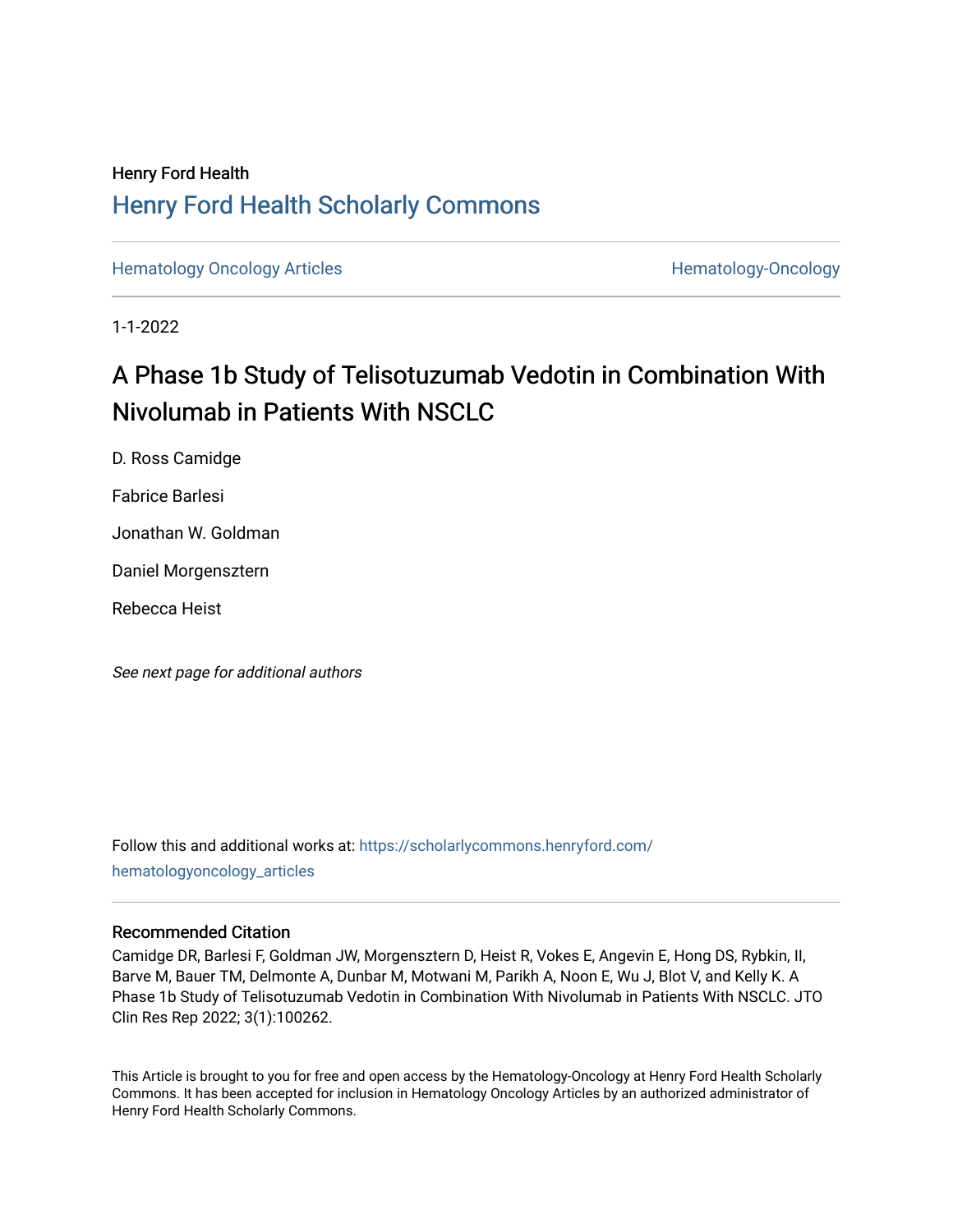## Authors

D. Ross Camidge, Fabrice Barlesi, Jonathan W. Goldman, Daniel Morgensztern, Rebecca Heist, Everett Vokes, Eric Angevin, David S. Hong, Igor I. Rybkin, Minal Barve, Todd M. Bauer, Angelo Delmonte, Martin Dunbar, Monica Motwani, Apurvasena Parikh, Elysa Noon, Jun Wu, Vincent Blot, and Karen Kelly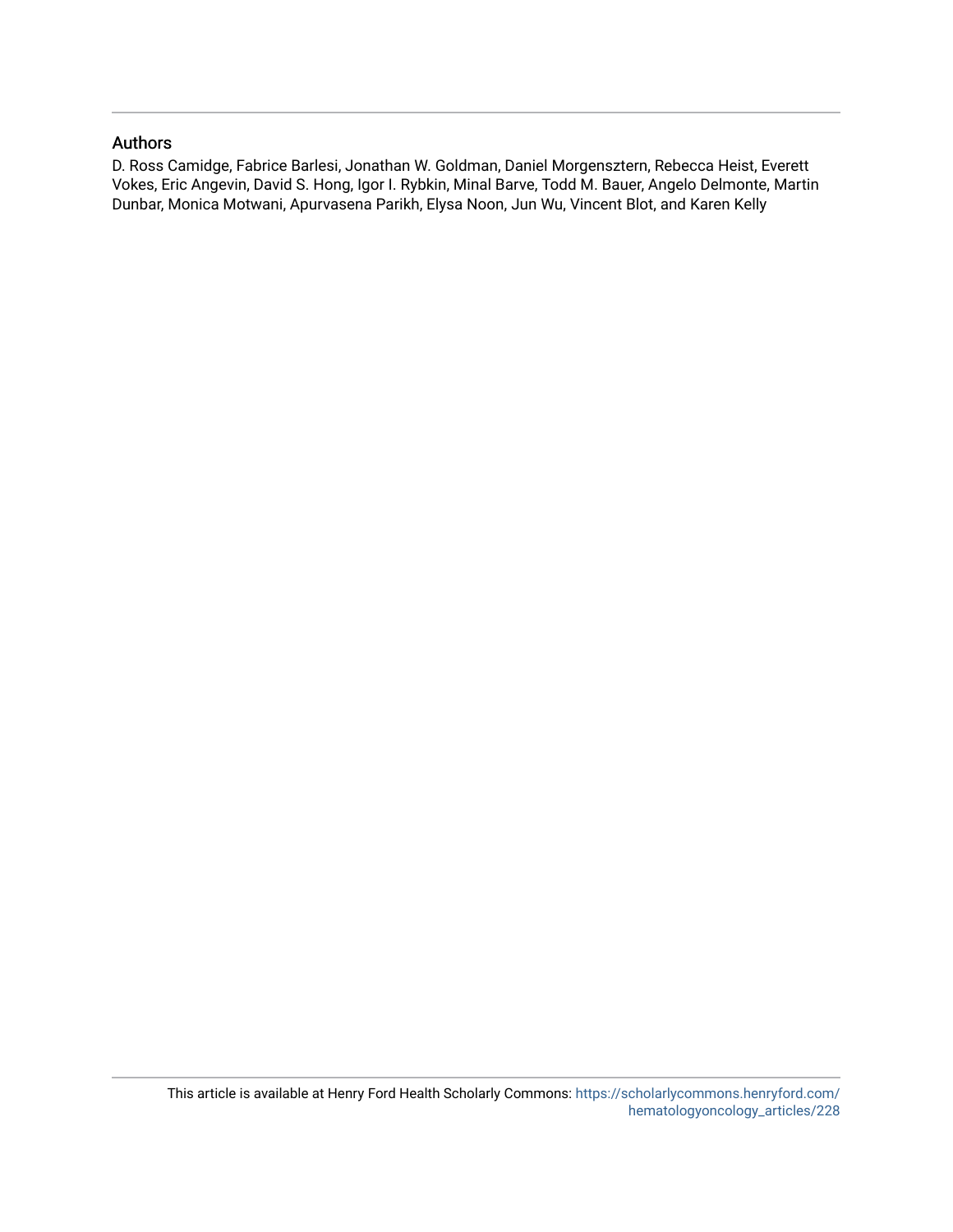#### ORIGINAL ARTICLE

**IASLC** 

# A Phase 1b Study of Telisotuzumab Vedotin in Combination With Nivolumab in Patients With NSCLC



D. Ross C[a](#page-2-0)midge, MD, PhD, <sup>a,\*</sup> Fabrice Barlesi, MD, PhD, <sup>[b,](#page-2-1) [c](#page-3-0)</sup> Jonathan W. Goldman, MD,<sup>d</sup> Dani[e](#page-3-2)l Morgensztern, MD, Rebecca Heist, MD, MPH,<sup>[f](#page-3-3)</sup> Everett Vokes, MD,<sup>[g](#page-3-4)</sup> Eric Angevin, MD, P[h](#page-3-5)D,<sup>h</sup> Dav[i](#page-3-6)d S. Hong, MD,<sup>i</sup> Igor I. Rybkin, MD,<sup>[j](#page-3-7)</sup> Mina[l](#page-3-9) Barve, MD,  $k$  Todd M. Bauer, MD, Angelo Del[m](#page-3-10)onte, MD, m Marti[n](#page-3-11) Dunbar, DrPH,<sup>n</sup> M[o](#page-3-12)nica Motwani, PhD,<sup>n</sup> Apurvasena Parikh, PhD,<sup>o</sup> Elysa Noo[n](#page-3-11), PhD,<sup>n</sup> Jun Wu, MD,<sup>n</sup> Vincent Bl[o](#page-3-12)t, PhD,<su[p](#page-3-13)>o</sup> Karen Kelly, MD<sup>p</sup>

<span id="page-2-0"></span><sup>a</sup>University of Colorado Cancer Center, Aurora, Colorado

<span id="page-2-1"></span><sup>b</sup>Assistance Publique Hôpitaux de Marseille, Centre de Recherche en Cancérologie de Marseille, Institut National de la Santé et de la Recherche Médicale Centre National de la Recherche Scientifique, Aix Marseille University, Marseille, France

\*Corresponding author.

Disclosure: Dr. Camidge reports serving as an advisor for AbbVie, Apollomics, AstraZeneca, Daiichi Sankyo, Elevation, Kestrel, Nuvalent, Seattle Genetics, Takeda, Turning Point, Amgen, Anchiano, Bio-Thera, Bristol-Myers Squibb, Eisai, EMD Serono, Eli Lilly, GlaxoSmithKline, Helsinn, Janssen, OnKure, Mersana, Pfizer, Qilu, Roche, Sanofi, CBT Pharmaceuticals, G1 Therapeutics, Blueprint, Achilles, BeyondSpring, Archer, Medtronic, and Ribon; receiving research funding from Inivata; and participating at company-sponsored trials (institution) by AbbVie, AstraZeneca, Dizal, Inhibrx, Karyopharm, Pfizer, Phosplatin, PsiOxus, Rain, Roche/Genentech, Seattle Genetics, Takeda, and Turning Point. Dr. Barlesi reports having a consulting or advisory role with Roche/ Genentech, Pfizer, Novartis, Pierre Fabre, Bristol-Myers Squibb, AstraZeneca/MedImmune, Boehringer Ingelheim, Eli Lilly, Merck Serono, Merck Sharp & Dohme Oncology, and Takeda; received funding for travel, accommodations, and expenses from Roche/ Genentech, Bristol-Myers Squibb, and AstraZeneca/MedImmune; honoraria from Roche/Genentech, Pfizer, Novartis, Pierre Fabre, Bristol-Myers Squibb, AstraZeneca/MedImmune, Boehringer Ingelheim, Lilly, Merck Serono, Merck Sharp & Dohme Oncology, and Takeda; and research funding from Roche/Genentech, AstraZeneca/ MedImmune, Bristol-Myers Squibb, and Pierre Fabre. Dr. Angevin reports having a consulting or advisory role and conducting research for Merck Sharp & Dohme, GlaxoSmithKline, Celgene, and MedImmune; and received funding for travel, accommodations, and expenses from AbbVie, Roche, Sanofi, Pfizer, and MedImmune. Dr. Bauer reports serving as a consultant for Guardant Health, Ignyta, Loxo, and Pfizer; and received research funding from AbbVie, Aileron Therapeutics, Amgen, Astellas Pharma, AstraZeneca, Boehringer Ingelheim, Bristol-Myers Squibb, Calithera Biosciences, Daiichi Sankyo, Deciphera, Genentech/Roche, GlaxoSmithKline, Ignyta, Immunocore, ImmunoGen, Incyte, Kolltan Pharmaceuticals, Leap Therapeutics, Eli Lilly, MabVax, MedImmune, MedPacto Inc., Merck, Merrimack, Millennium, Mirati Therapeutics, Moderna Therapeutics, Novartis, Peloton, Pfizer, Principia Biopharma, Roche, Sanofi, and Stemline Therapeutics. Dr. Delmonte reports serving as a consultant or participant in advisory boards for Bristol-Myers Squibb, AstraZeneca, Roche, and Takeda, and as principal investigator of some clinical trials by AbbVie. Drs. Dunbar, Motwani, Parikh, Noon, Wu, and Blot are employees of AbbVie and may own stock. Dr. Goldman reports receiving research funding from AbbVie and Genentech/Roche; consulting fees from Genentech; and research funding and consulting fees from AbbVie, Bristol-Myers Squibb, and Genentech. Dr. Heist reports receiving honoraria as a consultant from Boehringer Ingelheim, Tarveda, and Novartis; serving as consultant from Apollomics, Daichii Sankyo, and EMD Serono; and received research funding for institution (not to self) from Agios, AbbVie, Daichii Sankyo, Exelixis, Novartis, Turning Point, Eli Lilly, and Mirati. Dr. Hong reports receiving research/ grant funding from AbbVie, Adaptimmune, Amgen, AstraZeneca, Bayer, Bristol-Myers Squibb, Daiichi Sankyo, Eisai, Fate Thera-peutics, Genentech, Genmab, Ignyta, Infinity, Kite, Kyowa, Eli Lilly, Loxo, Merck, MedImmune, Mirati, MiRNA Therapeutics, Molecular Templates, Mologen, NCI CTEP, Novartis, Pfizer, Seattle Genetics, and Takeda; funding for travel, accommodations, and expenses from Loxo, MiRNA Therapeutics, American Society of Clinical Oncology, American Association for Cancer Reasearch, Society for Immunotherapy of Cancer, and Genmab; has consulting or advisory role at AlphaSights, Axiom, Adaptimmune, Baxter, Bayer, Gen-entech, GLG, groupH, Guidepoint Global, Infinity, Janssen, Merrimack, Medscape, Numab, Pfizer, Seattle Genetics, Takeda, and Trieza Therapeutics; and other ownership interests from MolecularMatch (advisor), OncoResponse (founder), and Presagia Inc. (advisor). Dr. Kelly reports serving as a consultant for Eli Lilly, AbbVie, AstraZeneca, Genentech, Janssen, and Merck; received funding for travel, accommodations, and expenses from AbbVie, AstraZeneca, Genentech, Janssen, Eli Lilly, and Merck; author royalties from UpToDate; honoraria from Merck; and research funding from AbbVie, Celgene, EMD Serono, Five Prime, Genentech, Novartis, Regeneron, and TransGene. Dr. Morgensztern reports serving as a consultant for AbbVie, Gilead, Bristol-Myers Squibb, Takeda, PharmaMar, Lilly, and G1 Therapeutics. Dr. Rybkin reports participating at company-sponsored trials (institution) by AbbVie, AstraZeneca/MedImmune, Bayer, Jiangsu Alphamab Biopharmaceutical, Bergenbio, Iovance Biotherapeutics, Rain, Sanofi, Eli Lilly, Roche, Genentech, Seattle Genetics, Mirati, Merck Sharp & Dohme, Novartis, Nitto BioPharma, Bristol-Myers Squibb, and Merck Serono. Dr. Vokes reports receiving honoraria/consultancy fees from AbbVie, Amgen, AstraZeneca, Bristol-Myers Squibb, Celgene, Eli Lilly, EMD Serono, Genentech, Novartis, Merck, and Regeneron. The remaining authors declare no conflict of interest.

Address for correspondence: D. Ross Camidge, MD, PhD, Department of Medical Oncology, University of Colorado Cancer Center, 1665 Aurora Court, Aurora, CO 80045. E-mail: [Ross.Camidge@cuanschutz.edu](mailto:Ross.Camidge@cuanschutz.edu)

Cite this article as: Camidge DR, Barlesi F, Goldman JW, et al. A phase 1b study of telisotuzumab vedotin in combination with nivolumab in patients with NSCLC. JTO Clin Res Rep. 2022;3:100262.

ª 2021 The Authors. Published by Elsevier Inc. on behalf of the International Association for the Study of Lung Cancer. This is an open access article under the CC BY-NC-ND license ([http://](http://creativecommons.org/licenses/by-nc-nd/4.0/) [creativecommons.org/licenses/by-nc-nd/4.0/\)](http://creativecommons.org/licenses/by-nc-nd/4.0/).

ISSN: 2666-3643

<https://doi.org/10.1016/j.jtocrr.2021.100262>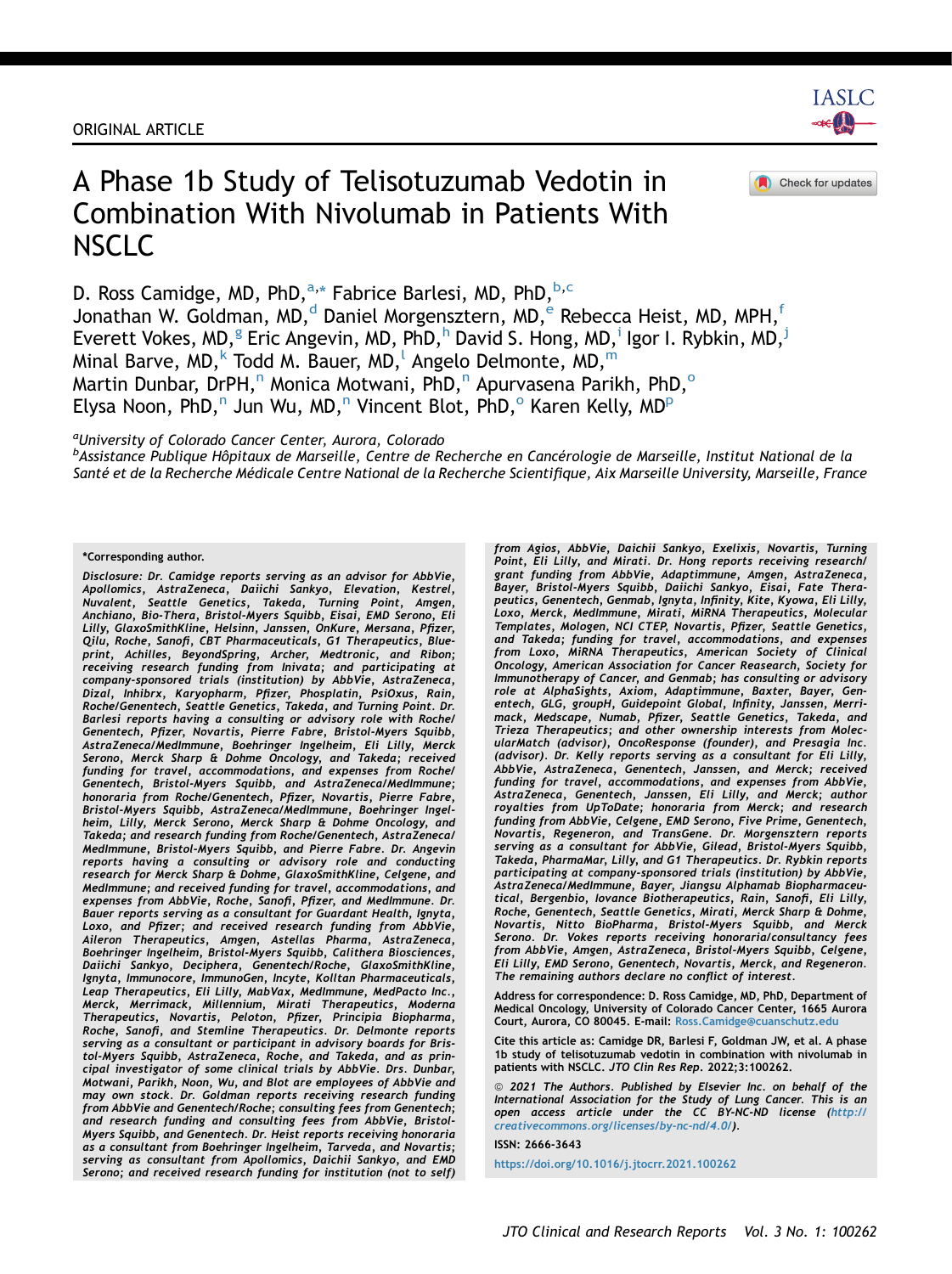<span id="page-3-8"></span><span id="page-3-7"></span><span id="page-3-6"></span><span id="page-3-5"></span><span id="page-3-4"></span><span id="page-3-3"></span><span id="page-3-2"></span><span id="page-3-1"></span><span id="page-3-0"></span><sup>c</sup>Gustave Roussy, Villejuif, France <sup>d</sup>David Geffen Śchool of Medicine at University of California Los Angeles, Los Angeles, California e Washington University School of Medicine, St. Louis, Missouri f Massachusetts General Hospital Cancer Center, Boston, Massachusetts <sup>g</sup>University of Chicago Medicine, Chicago, Illinois <sup>h</sup>Drug Development Department (DITEP), Gustave Roussy, Villejuif, France <sup>i</sup>Division of Cancer Medicine, The University of Texas MD Anderson Cancer Center, Houston, Texas <sup>j</sup>Henry Ford Health System, Detroit, Michigan k Mary Crowley Cancer Research Center, Dallas, Texas l Sarah Cannon Research Institute, Nashville, Tennessee mMedical Oncology Division, Istituto di Ricovero e Cura a Carattere Scientifico Istituto Romagnolo per lo Studio dei Tumori (IRST) "Dino Amadori," Meldola, Italy<br><sup>n</sup>AbbVie Inc., North Chicago, Illinois  $^{\rm o}$ AbbVie Inc $.$ , Redwood City, California <sup>p</sup>University of California Davis Comprehensive Cancer Center, Sacramento, California

<span id="page-3-13"></span><span id="page-3-12"></span><span id="page-3-11"></span><span id="page-3-10"></span><span id="page-3-9"></span>Received 22 November 2021; accepted 23 November 2021 Available online - 4 December 2021

#### ABSTRACT

Introduction: Telisotuzumab vedotin (Teliso-V) is an antic-Met–directed antibody-drug conjugate that has exhibited antitumor activity as monotherapy in NSCLC. Its potential activity combined with programmed cell death protein-1 inhibitors has not been previously evaluated.

Methods: In a phase 1b study (NCT02099058), adult patients  $( \geq 18$  y) with advanced NSCLC received combination therapy with Teliso-V (1.6, 1.9, or 2.2 mg/kg, every 2 wk) plus nivolumab (3 mg/kg, 240 mg, or per locally approved label). The primary objective was to assess safety and tolerability; secondary objectives included the evaluation of antitumor activity.

Results: As of January 2020, a total of 37 patients received treatment with Teliso-V (safety population) in combination with nivolumab; 27 patients (efficacy population) were c-Met immunohistochemistry–positive. Programmed death-ligand 1 (PD-L1) status was evaluated in the efficacy population (PD-L1-positive [PD-L1+]:  $n = 15$ ; PD-L1-negative [PD-L1-]:  $n =$ 9; PD-L1–unknown:  $n = 3$ ). The median age was 67 years and 74% (20 of 27) of patients were naive to immune checkpoint inhibitors. The most common any-grade treatment-related adverse events were fatigue (27%) and peripheral sensory neuropathy (19%). The pharmacokinetic profile of Teliso-V plus nivolumab was similar to Teliso-V monotherapy. The objective response rate was  $7.4\%$ , with two patients (PD-L1+, c-Met immunohistochemistry H-score 190,  $n = 1$ ; PD-L1-, c-Met H-score 290,  $n = 1$ ) having a confirmed partial response. Overall median progression-free survival was 7.2 months (PD-L1+: 7.2 mo; PD-L1-: 4.5 mo; PD-L1-unknown: not reached).

Conclusions: Combination therapy with Teliso-V plus nivolumab was well tolerated in patients with  $c$ -Met+ NSCLC with limited antitumor activity.

© 2021 The Authors. Published by Elsevier Inc. on behalf of the International Association for the Study of Lung Cancer. This is an open access article under the CC BY-NC-ND license [\(http://creativecommons.org/licenses/by-nc-nd/](http://creativecommons.org/licenses/by-nc-nd/4.0/)  $4.0/$ ).

Keywords: c-Met; Antibody-drug conjugate; Non–small cell lung cancer; Telisotuzumab vedotin; Nivolumab

## Introduction

Advances in novel treatment regimens that favor the use of molecularly targeted therapies or immunotherapy have led to improvements in overall survival (OS) for patients with NSCLC.<sup>[1](#page-10-0),[2](#page-10-1)</sup> c-Met, a signaling tyrosine kinase receptor, is expressed on the surface of epithelial and endothelial cells. Activation of c-Met by hepatocyte growth factor has been found to control cell prolifera-tion, angiogenesis, survival, and cellular motility.<sup>[3](#page-10-2)</sup> Aberrant c-Met signaling is common in NSCLC and can occur through numerous mechanisms, including gene mutation, amplification, rearrangement, and protein overexpression. $4$  Small-molecule inhibitors of c-Met, and some antibodies against c-Met, may exhibit activity in cancers addicted to the MET pathway. c-Met protein expression, which can occur together with or independent of MET pathway addiction, can be used as a target for antibody-drug conjugates (ADCs).

Nivolumab, a fully human programmed cell death protein-1 (PD-1) inhibitor antibody, is approved in the United States, Europe, and other countries for the treatment of advanced NSCLC with progression on or after platinum-based chemotherapy.<sup>[5,](#page-10-4)[6](#page-10-5)</sup> Pooled analysis from two phase 3 trials revealed continued improvement in OS ( $\geq$ 3 y of follow-up) with nivolumab monotherapy compared with docetaxel in patients with previously treated advanced squamous (CheckMate 017) and nonsquamous (CheckMate 057) NSCLC; estimated 3-year OS rates:  $17\%$  $17\%$  $17\%$  versus  $8\%$ .

Telisotuzumab vedotin (Teliso-V; ABBV-399) is an anti–c-Met ADC composed of the monoclonal antibody ABT-700 and the microtubule inhibitor monomethyl auristatin E (MMAE). Receptor-mediated internalization of Teliso-V by c-Met–expressing tumor cells leads to the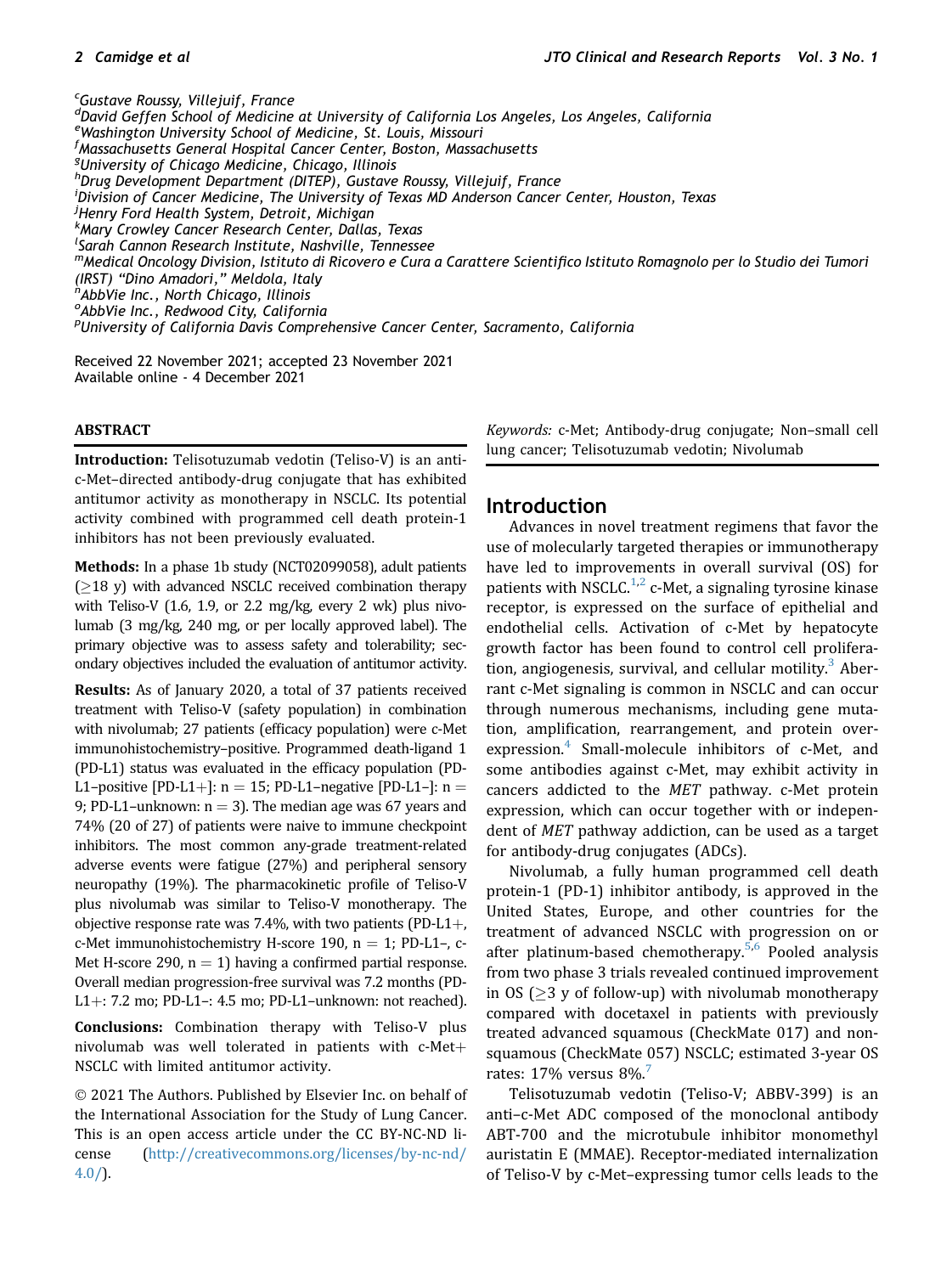intracellular release of MMAE, inhibition of cell division, and subsequent cell death.<sup>[8](#page-10-7)</sup> Clinical results from an ongoing first-in-human phase 1-1b study evaluating Teliso-V monotherapy in advanced NSCLC revealed a favorable safety profile and promising antitumor activity at the recommended phase 2 dose of 1.9 mg/kg once every 2 weeks  $(Q2W)$ .

There is evidence suggesting that ADCs, including those using vedotin as a payload, can potentiate antitumor response through immunogenic cell death, and can have additive efficacy with immunooncology agents. $10-12$  $10-12$  These data provide the rationale to explore combination therapy with Teliso-V and nivolumab. Here, we report the findings of a phase 1b study that evaluated the safety and antitumor activity of Teliso-V in combination with nivolumab in patients with previously treated advanced NSCLC.

# Materials and Methods

### Study Design and Patients

This phase 1-1b multicenter, open-label study (NCT02099058) evaluated Teliso-V as monotherapy or in combination with erlotinib or nivolumab in patients with advanced solid tumors.  $8,13$  $8,13$  The primary objective was to assess the safety and tolerability of Teliso-V as monotherapy or in combination; the evaluation of antitumor activity was as a secondary objective. The study design for phase 1-1b, details on patient eligibility criteria, and results of Teliso-V monotherapy in patients with advanced solid tumors $8$  and Teliso-V in combination with erlotinib in patients with NSCLC $^{13}$  $^{13}$  $^{13}$  have been previously reported. Here, we report the phase 1b outcomes in patients with advanced NSCLC treated with Teliso-V plus nivolumab.

For phase 1b, patients with NSCLC were enrolled in a cohort receiving a combination of Teliso-V and nivolumab Q2W. Initially, patients with any level of c-Met expression were enrolled; criteria were subsequently modified to enroll only patients whose tumors were  $c$ -Met-positive  $(c$ -Met+ $)$  (membrane H-score 150). c-Met–negative (c-Met–) patients were included in the safety population but not in the efficacy population. Patients eligible for combination therapy satisfied the inclusion criteria for Teliso-V monotherapy described by Strickler et al. $8$  and were not previously treated with nivolumab. An amendment to the protocol was made to exclude previous treatment with any other drug known to target PD-1 or programmed death-ligand 1 (PD-L1), approved or unapproved locally.

All patients provided written informed consent, and the study was approved by the local ethics committee or institutional review board. The study was conducted in accordance with the International Conference on Harmonization, Good Clinical Practice Guidelines, and the Declaration of Helsinki.

#### Treatment

Patients received Teliso-V Q2W (1.6, 1.9, or 2.2 mg/ kg, intravenous) with nivolumab (3 mg/kg, or 240 mg, or per locally approved label, intravenously). Patients with clinical benefit (complete response, partial response [PR], or stable disease) received the study treatment for up to 24 months as long as toxicities were manageable. Patients who discontinued nivolumab owing to safety issues unrelated to Teliso-V were allowed to continue on single-agent Teliso-V. Patients were followed up on the study until disease progression.

## Safety

Safety evaluations were performed throughout the study and all adverse events (AEs) were graded for severity according to the National Cancer Institute Common Terminology Criteria for Adverse Events version 4.03. Additional details for safety evaluations, including criteria for dose-limiting toxicities, were pub-lished previously<sup>[8](#page-10-7)</sup>

## Pharmacokinetics

Serial blood samples were collected at prespecified time points in cycle 1, before dosing, and 30 minutes after the completion of study drug infusion on the first day of each subsequent cycle. Samples were analyzed for concentrations of the Teliso-V conjugate. In addition, samples were analyzed for total ABT-700 and free MMAE drug levels (not presented for this analysis). Pharmacokinetics (PK) parameters such as the maximum observed plasma concentration  $(C_{\text{max}})$ , the time to  $C_{\text{max}}$ , and the area under the concentration-time curve for each of the Teliso-V analytes, when administered in combination with nivolumab, were estimated using noncompartmental methods.

## Antitumor Activity

Baseline radiographic assessments using computed tomography or magnetic resonance imaging were obtained no more than 28 days before treatment initiation. Thereafter, tumor assessments were performed every 8 weeks until disease progression, the start of new anticancer therapy, death, or withdrawal of consent. Changes in measurable lesions were assessed according to the Response Evaluation Criteria in Solid Tumors version  $1.1<sup>14</sup>$  $1.1<sup>14</sup>$  $1.1<sup>14</sup>$  to evaluate objective response rate (ORR) and progression-free survival (PFS).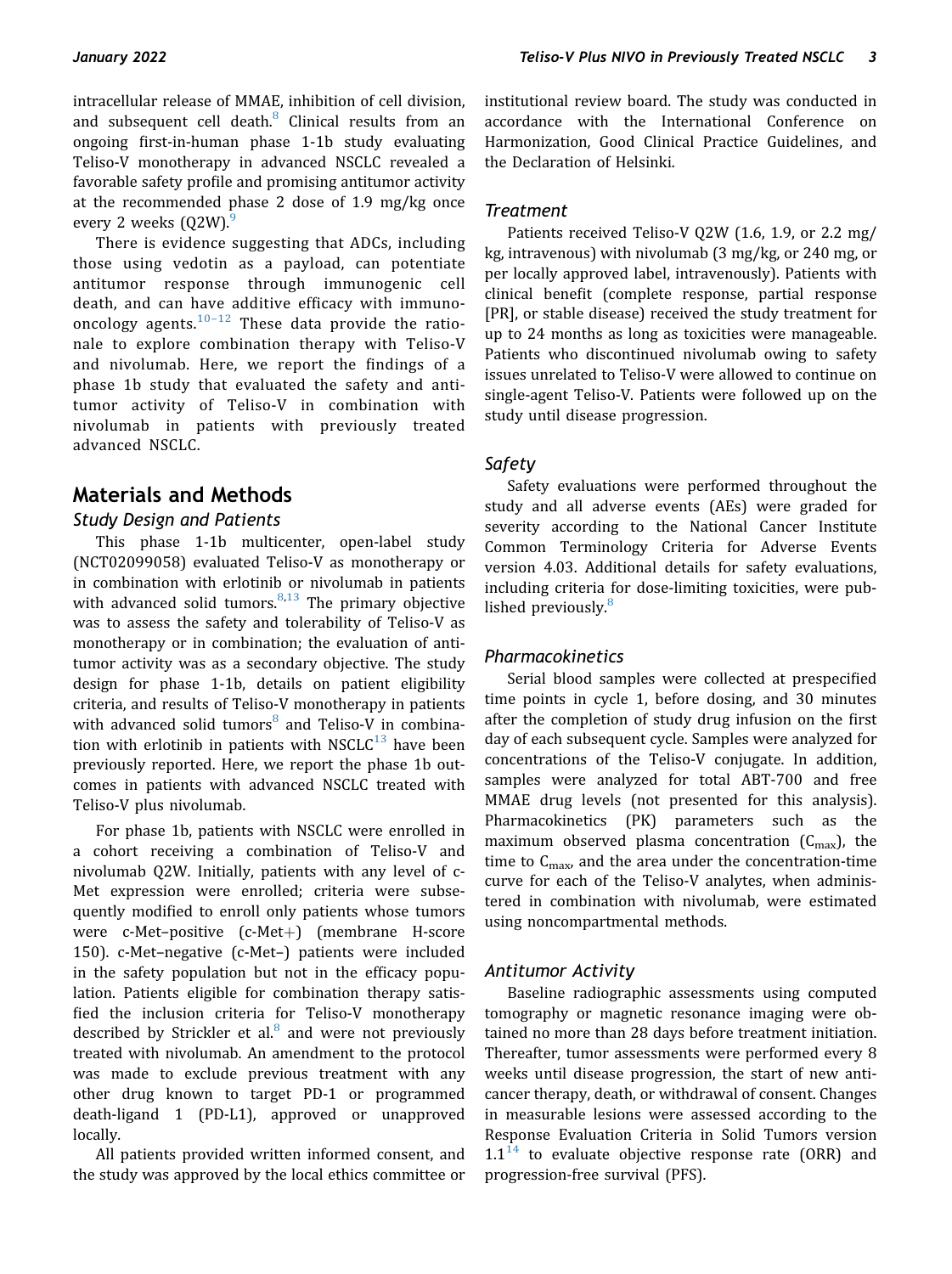<span id="page-5-0"></span>

| Table 1. Demographic and Clinical Characteristics for 27 Efficacy-Assessable Patients |                                        |                  |                   |                   |  |  |  |  |  |
|---------------------------------------------------------------------------------------|----------------------------------------|------------------|-------------------|-------------------|--|--|--|--|--|
|                                                                                       | Teliso-V ≥1.6 mg/kg Plus Nivolumab Q2W |                  |                   |                   |  |  |  |  |  |
| Characteristics                                                                       | $PD-L1+ n = 15$                        | PD-L1- $n = 9$   | PD-L1-unk $n = 3$ | Total<br>$N = 27$ |  |  |  |  |  |
| Age, median [range]                                                                   | 67 [45-89]                             | 63 [51-78]       | 73 [61-76]        | 67 [45-89]        |  |  |  |  |  |
| Gender, n (%)                                                                         |                                        |                  |                   |                   |  |  |  |  |  |
| Female                                                                                | 11(73)                                 | 5(56)            | 2(67)             | 18(67)            |  |  |  |  |  |
| Male                                                                                  | 4(27)                                  | 4(44)            | 1(33)             | 9(33)             |  |  |  |  |  |
| ECOG performance status, n (%)                                                        |                                        |                  |                   |                   |  |  |  |  |  |
| 0                                                                                     | 4(27)                                  | 1(11)            | 1(33)             | 6(22)             |  |  |  |  |  |
| $\mathbf{1}$                                                                          | 10(67)                                 | 8(89)            | 1(33)             | 19 (70)           |  |  |  |  |  |
| $\overline{2}$                                                                        | 1(7)                                   | 0                | 1(33)             | 2(7)              |  |  |  |  |  |
| NSCLC, $n$ $%$                                                                        |                                        |                  |                   |                   |  |  |  |  |  |
| Nonsquamous                                                                           | 13 (87)                                | 8(89)            | 3(100)            | 24 (89)           |  |  |  |  |  |
| Squamous                                                                              | 1(7)                                   | 1(11)            | 0                 | 2(7)              |  |  |  |  |  |
| None or not reported                                                                  | 1(7)                                   | 0                | 0                 | 1(4)              |  |  |  |  |  |
| c-MET H-score                                                                         |                                        |                  |                   |                   |  |  |  |  |  |
| 150-224                                                                               | 12 (80)                                | 1(11)            | 2(67)             | 15 (56)           |  |  |  |  |  |
| $\geq$ 225                                                                            | 3(20)                                  | 8(89)            | 1(33)             | 12 (44)           |  |  |  |  |  |
| Tobacco use (cigarettes)                                                              |                                        |                  |                   |                   |  |  |  |  |  |
| Current                                                                               | 3(20)                                  | $\pmb{0}$        | $\pmb{0}$         | 3(11)             |  |  |  |  |  |
| Former                                                                                | 6(40)                                  | 7(78)            | 2(67)             | 15 (56)           |  |  |  |  |  |
| Never                                                                                 | 6(40)                                  | 2(22)            | 1(33)             | 9(33)             |  |  |  |  |  |
| Lines of previous anticancer therapy, n (%)                                           |                                        |                  |                   |                   |  |  |  |  |  |
| 1                                                                                     | 7(47)                                  | 3(33)            | 0                 | 10(37)            |  |  |  |  |  |
| $\mathbf{2}$                                                                          | 3(20)                                  | 2(22)            | 1(33)             | 6(22)             |  |  |  |  |  |
| 3                                                                                     | 2(13)                                  | 2(22)            | 1(33)             | 5(19)             |  |  |  |  |  |
| $\geq 4$                                                                              | 2(13)                                  | 2(22)            | 1(33)             | 5(19)             |  |  |  |  |  |
| Missing                                                                               | 1(7)                                   | 0                | 0                 | 1(4)              |  |  |  |  |  |
| Type of previous anticancer therapy, n (%)                                            |                                        |                  |                   |                   |  |  |  |  |  |
| EGFR tyrosine kinase inhibitor                                                        | 2(13)                                  | 2(22)            | 1(33)             | 5(19)             |  |  |  |  |  |
| Platinum-based therapies                                                              | 12 (80)                                | 8(89)            | 2(67)             | 22(81)            |  |  |  |  |  |
| Immune checkpoint inhibitors                                                          | 4(27)                                  | 3(33)            | 0                 | 7(26)             |  |  |  |  |  |
| Docetaxel                                                                             | 1(7)                                   | 1(11)            | 0                 | 2(7)              |  |  |  |  |  |
| c-Met inhibitor                                                                       | 1(7)                                   | 2(22)            | 2(67)             | 5(19)             |  |  |  |  |  |
| Other                                                                                 | 5(33)                                  | 3(33)            | 2(67)             | 10(37)            |  |  |  |  |  |
| Time from initial diagnosis to study<br>entry, mo, median [range]                     | 35.9 [6.8-122.7]                       | 27.4 [9.8-95.7]  | 28.0 [15.8-30.6]  | 28.0 [6.8-122.7]  |  |  |  |  |  |
| Duration of last line of prior anticancer<br>therapy, mo, median [range]              | $9.2$ [2.1-48.2]                       | $4.5$ [1.4-19.0] | $10.3$ [3.1-14.3] | $9.0$ [1.4-48.2]  |  |  |  |  |  |

ECOG, Eastern Cooperative Oncology Group; PD-L1, programmed death receptor ligand-1; PD-L1+, PD-L1-positive; PD-L1-, PD-L1-negative; PD-L1-unk, PD-L1unknown; Q2W, every 2 weeks; Teliso-V, telisotuzumab vedotin.

#### Biomarkers

Archived or fresh formalin-fixed paraffin-embedded tumor tissue was analyzed for c-Met and PD-L1 expression levels by immunohistochemistry (IHC). c-Met IHC was determined in a central laboratory (Flagship Biosciences Inc., Westminster, CO) using the SP44 antibody (Ventana; Tucson, AZ) and the UltraView Universal DAB Detection Kit (Ventana). Each cell in a fixed field was assigned a score on the basis of the staining intensity for c-Met  $(0, no$  staining;  $1+$ , weak;  $2+$ , moderate;  $3+$ , strong). The final H-score (range: 0–300) was calculated as  $(1 \times \lceil \% \text{ cells } 1 + \rceil + 2 \times \lceil \% \text{ cells } 2 + \rceil + \rceil$  $3 \times$  [% cells 3+]). c-Met+ was defined by an H-score greater than or equal to 150 of membrane staining. An H-score cutoff of greater than or equal to 150 was chosen by the sponsor (AbbVie, North Chicago, IL) to identify patients who were most likely to benefit from Teliso-V therapy. An in vitro diagnostic-companion diagnostic kit from Agilent was used for PD-L1 (rabbit clone 28-8) with DAB and IHC was performed in accordance with the instructions provided. Additional details for PD-L1 staining can be found in the Supplementary Data. Clinical sites reported MET amplification, if available. If tumor tissue remained after c-Met IHC, additional biomarker testing using whole-exome analysis was performed to deduce MET amplification by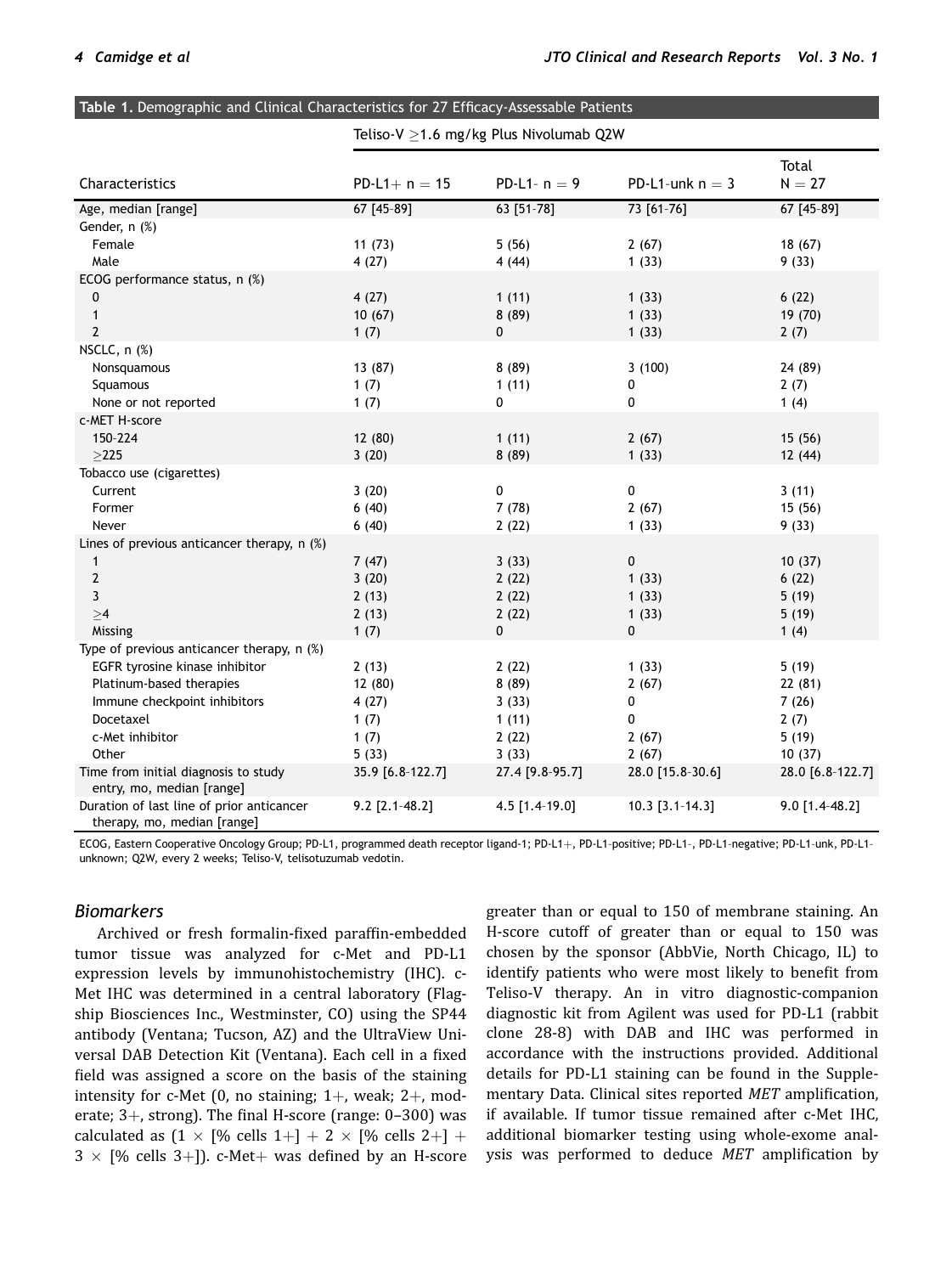<span id="page-6-0"></span>Table 2. Treatment-Emergent Adverse Events by Preferred Term Occurring in Greater Than or Equal to 15% (Any Grade), Greater Than or Equal to 5% (Grade  $\geq$ 3), or One or More Patients (Serious) Treated With Teliso-V

|                                    | Teliso-V $\geq$ 1.6 mg/kg Plus Nivolumab Q2W (N = 37) |                |              |                                                       |                |         |  |  |
|------------------------------------|-------------------------------------------------------|----------------|--------------|-------------------------------------------------------|----------------|---------|--|--|
| Adverse Event, n (%)               | Regardless of Relationship to Teliso-V                |                |              | Reasonable Possibility of Relationship<br>to Teliso V |                |         |  |  |
|                                    | Any Grade                                             | Grade $\geq$ 3 | Serious      | Any Grade                                             | Grade $\geq$ 3 | Serious |  |  |
| Any adverse event                  | 36(97)                                                | 23(62)         | 15(41)       | 29(78)                                                | 12(32)         | 6(16)   |  |  |
| Fatigue                            | 17 (46)                                               | 2(5)           | 0            | 10(27)                                                | 2(5)           | 0       |  |  |
| Decreased appetite                 | 11(30)                                                | 1(3)           | 0            | 6(16)                                                 | 0              | 0       |  |  |
| Cough                              | 10(27)                                                | 0              | 0            | 0                                                     | 0              | 0       |  |  |
| Hypoalbuminemia                    | 10(27)                                                | 1(3)           | 0            | 6(16)                                                 | 0              | 0       |  |  |
| Nausea                             | 8(22)                                                 | 0              | 0            | 5(14)                                                 | 0              | 0       |  |  |
| Peripheral edema                   | 8(22)                                                 | 0              | 0            | 5(14)                                                 | 0              | 0       |  |  |
| Peripheral sensory neuropathy      | 8(22)                                                 | 0              | 0            | 7(19)                                                 | 0              | 0       |  |  |
| Decreased weight                   | 8(22)                                                 | 0              | 0            | 2(5)                                                  | 0              | 0       |  |  |
| Constipation                       | 6(16)                                                 | 0              | 0            | 0                                                     | 0              | 0       |  |  |
| Diarrhea                           | 6(16)                                                 | 1(3)           | 1(3)         | 2(5)                                                  | 1(3)           | 1(3)    |  |  |
| Dyspnea                            | 6(16)                                                 | 0              | 0            | 1(3)                                                  | 0              | 0       |  |  |
| Hypotension                        | 6(16)                                                 | 1(3)           | 1(3)         | 3(8)                                                  | 1(3)           | 1(3)    |  |  |
| Hypertension                       | 4(11)                                                 | 2(5)           | $\mathbf{0}$ | 0                                                     | 0              | 0       |  |  |
| Peripheral neuropathy              | 4(11)                                                 | 2(5)           | 1(3)         | 4(11)                                                 | 2(5)           | 1(3)    |  |  |
| Malignant neoplasm progression     | 3(8)                                                  | 3(8)           | 3(8)         | 0                                                     | 0              | 0       |  |  |
| Peripheral sensorimotor neuropathy | 3(8)                                                  | 2(5)           | 1(3)         | 3(8)                                                  | 2(5)           | 1(3)    |  |  |
| Pulmonary embolism                 | 3(8)                                                  | 3(8)           | 2(5)         | 0                                                     | 0              | 0       |  |  |
| Colitis                            | 2(5)                                                  | 2(5)           | 2(5)         | 0                                                     | 0              | 0       |  |  |
| Immune-related adverse events      |                                                       |                |              |                                                       |                |         |  |  |
| Rash                               | 5(14)                                                 | 0              | 0            | 1(3)                                                  | 0              | 0       |  |  |
| Upper respiratory tract infection  | 3(8)                                                  | $\mathbf{0}$   | 0            | 0                                                     | 0              | 0       |  |  |
| Pruritus                           | 2(5)                                                  | 0              | 0            | 2(5)                                                  | 0              | 0       |  |  |
| Urinary tract infection            | 2(5)                                                  | 0              | 0            | 0                                                     | 0              | 0       |  |  |
| <b>Bronchitis</b>                  | 1(3)                                                  | 1(3)           | 1(3)         | $\mathbf 0$                                           | 0              | 0       |  |  |
| Genital herpes simplex             | 1(3)                                                  | 0              | 0            | 1(3)                                                  | 0              | 0       |  |  |
| Herpes simplex                     | 1(3)                                                  | 1(3)           | 1(3)         | 1(3)                                                  | 1(3)           | 1(3)    |  |  |
| Hypothyroidism                     | 1(3)                                                  | 0              | $\mathbf{0}$ | 0                                                     | 0              | 0       |  |  |
| Pneumonia                          | 1(3)                                                  | 1(3)           | 1(3)         | 0                                                     | 0              | 0       |  |  |
| Rash maculopapular                 | 1(3)                                                  | 0              | $\Omega$     | 0                                                     | 0              | 0       |  |  |
| Sepsis                             | 1(3)                                                  | 1(3)           | 1(3)         | 0                                                     | 0              | 0       |  |  |
| Staphylococcal infection           | 1(3)                                                  | 1(3)           | 1(3)         | 1(3)                                                  | 1(3)           | 1(3)    |  |  |
| Staphylococcal skin infection      | 1(3)                                                  | 0              | 0            | 0                                                     | 0              | 0       |  |  |
| Viral infection                    | 1(3)                                                  | 0              | $\mathbf{0}$ | 0                                                     | $\mathbf{0}$   | 0       |  |  |

Q2W, every 2 weeks; Teliso-V, telisotuzumab vedotin.

copy number variation analysis. In addition, plasma was tested for circulating tumor DNA (ctDNA) using PlasmaSELECT-R 64 (Personal Genome Diagnostics, Baltimore, MD). Additional details on methods are provided in the Supplementary Data.

#### Statistical Analysis

A sample size of 40 patients for enrollment was calculated to provide approximately 80% power using the two-stage minimax design to detect an absolute improvement in ORR from 20% to 40% with a 5% twosided significance level. The safety analysis population included all patients who received one or more doses of the study drug. Safety summaries were descriptive, and

no statistical inference was performed. Efficacy-assessable patients were  $c$ -Met $+$  per designated IHC assay, received one or more doses of study drug, and had at least one postdose tumor assessment or discontinued treatment owing to AEs, progressive disease, clinical progression, or died before the first postbaseline tumor assessment. Patients who withdrew consent for reasons other than AE before the first scan were not included in the efficacy population. The two-sided 95% confidence intervals (CIs) of ORR and complete response and PR rates were provided on the basis of the Clopper-Pearson (exact) method. PFS was summarized by Kaplan-Meier estimates and median PFS was calculated with twosided 95% CIs.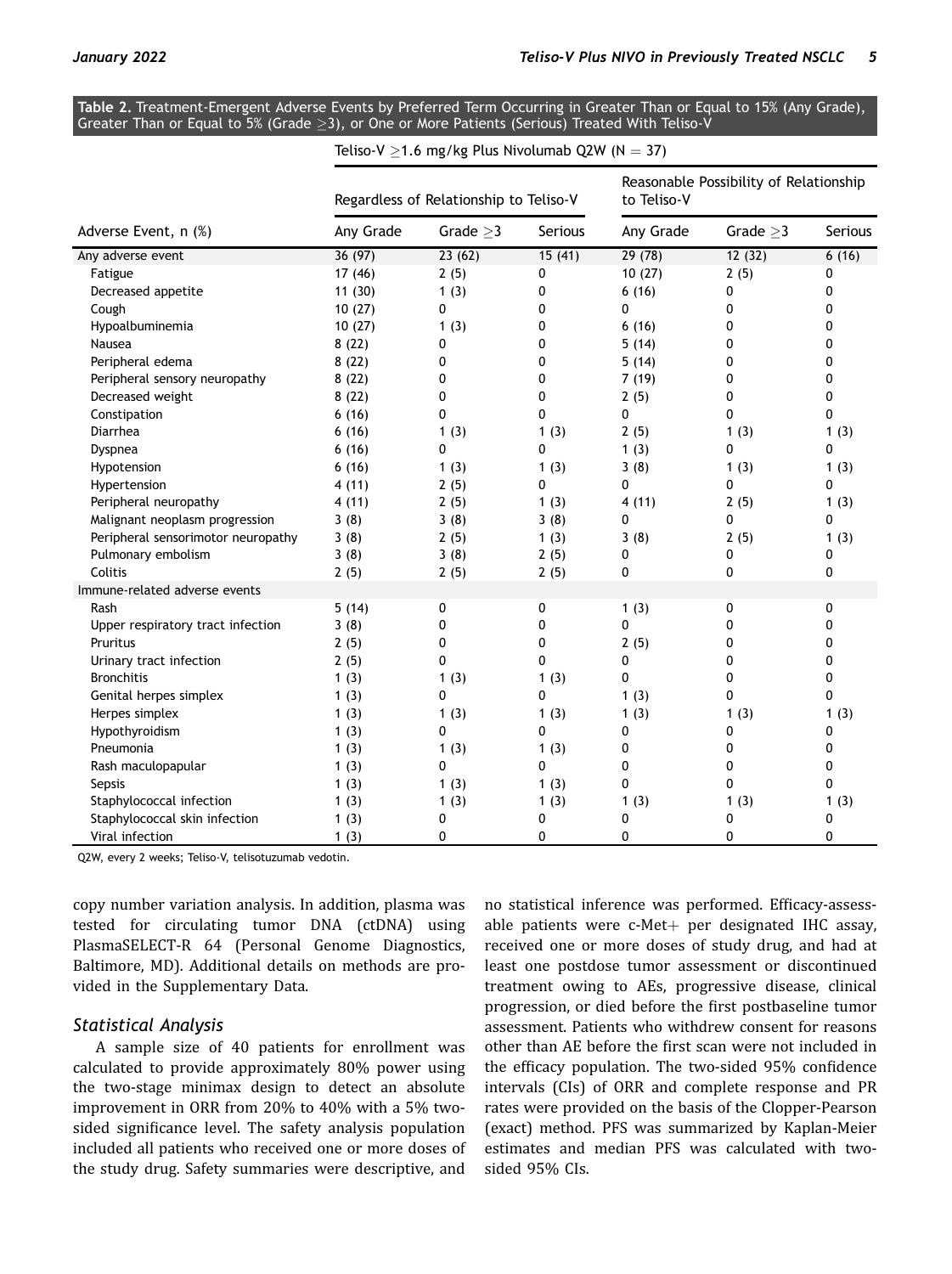# Results

#### Patient Characteristics

As of January 2020, a total of 37 patients with NSCLC received treatment with Teliso-V (safety population; 1.6 mg/kg, n = 9; 1.9 mg/kg, n = 24; 2.2 mg/kg, n = 4) in combination with nivolumab. A total of 27 patients were c-Met+ (efficacy population; PD-L1+:  $n = 15$ ; PD-L1-:  $n = 9$ ; PD-L1 unknown [PD-L1-unk]:  $n = 3$ ). Of the 27 patients from whom c-Met IHC scores were derived, 20 patients had archival tissue (1.9–82 mo from biopsy to start of treatment with Teliso-V plus nivolumab), and seven were fresh tissues (0–1.7 mo from biopsy to start of treatment with Teliso-V plus nivolumab; no intervening treatments between biopsy and combination treatment start). Demographics and clinical characteristics of  $c$ -Met $+$  patients are summarized in [Table 1](#page-5-0). The median age was 67 years (range: 45–89). Overall, 89%  $(n = 24)$  of patients had nonsquamous NSCLC and 74%  $(n = 20)$  had not received previous treatment with immune checkpoint inhibitors (ICIs). A total of 33% of patients were never-smokers. Although central genetic testing for oncogene status was not conducted, 19% of patients had received an EGFR tyrosine kinase inhibitor previously, and 19% had received a MET tyrosine kinase inhibitor previously. A total of 59% of patients (16 of 27) had received two or more previous lines of anticancer therapy. Clinical sites provided MET amplification status as positive for three patients; however, none of the three patients had tumor tissue to verify the MET amplification by whole-exome sequencing. Circulating tumor DNA analysis did not also detect MET amplification status in these patients. The MET H-scores in these cases were 280, 270, and 260.

## Safety

The most common treatment-emergent AEs (TEAEs) (any grade  $\geq$ 15%; grade  $\geq$ 3,  $\geq$ 5%) reported during the study are reported in [Table 2.](#page-6-0) Most patients  $(97\%, n = 36)$  experienced one or more TEAE, with 23 (62%) reporting TEAEs grades 3 or higher. The most common TEAEs of any grade  $(\geq 25\%)$  were fatigue (46%), decreased appetite (30%), cough, and hypoalbuminemia (27% each). Grade greater than or equal to 3 TEAEs occurring in greater than or equal to 5% of patients were malignant neoplasm progression, pulmonary embolism (8% each), colitis, fatigue, hypertension, peripheral neuropathy, and peripheral sensorimotor neuropathy (5% each). Immune-related AEs (IRAEs) of any grade reported in more than one patient included rash (14%,  $n = 5$ ), upper respiratory tract infection (8%,  $n = 3$ ), urinary tract infection, and pruritus (5%,  $n = 2$  each); no events were grade greater than or equal to 3.

TEAEs considered possibly related to Teliso-V were reported in 78% (n = 29) of patients; 32% (n = 12) were grade greater than or equal to 3 [\(Table 2\)](#page-6-0). The most common TEAEs of any grade  $(≥15%)$  and grade greater than or equal to 3 ( $\geq$ 5%) considered related to Teliso-V were fatigue (27%, 5%), peripheral sensory neuropathy (19%, 0%), decreased appetite (16%, 0%), hypoalbuminemia (16%, 0%), peripheral neuropathy (11%, 5%), and peripheral sensorimotor neuropathy (8%, 5%). Rash and pruritus were the only IRAEs considered related to Teliso-V reported in greater than one patient; no events were grade greater than or equal to 3.

Serious AEs occurring in greater than or equal to 5% of patients were malignant neoplasm progression (8%), colitis, and pulmonary embolism (5% each); none were related to Teliso-V [\(Table 2\)](#page-6-0). Five patients (14%) died as a consequence of a TEAE (pericardial effusion  $[n = 1]$ , sepsis  $[n = 1]$ , malignant neoplasm progression  $[n = 3]$ ; none of the deaths were related to Teliso-V.

Teliso-V was discontinued by all patients in the efficacy population owing to either progressive disease (radiographic: 37%,  $n = 10$ ; clinical: 15%,  $n = 4$ ), AEs (33%, n = 9), or other reasons (15%, n = 4). Peripheral sensory neuropathy was the most common cause for Teliso-V dose reductions (8%,  $n = 3$ ), and peripheral neuropathy was the most common cause for dose interruptions and discontinuation (8% each,  $n = 3$ ). One dose-limiting toxicity of hepatic steatosis (grade  $\geq$ 3) occurred at the 1.9-mg/kg Teliso-V combination dose with nivolumab.

#### Pharmacokinetics

Teliso-V preliminary PK were characterized after 1.6-, 1.9-, and 2.2-mg/kg Q2W doses ( $N = 10$ ) in combination with nivolumab. Teliso-V conjugate concentrations in combination with nivolumab peaked after the end of infusion ( $\sim$ 1 hour) and declined with a half-life of 2 to 3 days. The geometric mean (%CV)  $C_{\text{max}}$  and area under the concentration-time curve of Teliso-V in combination with nivolumab ranged from approximately 28.0 (20)– 35.7 (27)  $\mu$ g/mL and 1849 (15)–2876  $\mu$ g/mL  $\times$  hr, respectively, across the doses of 1.6–2.2 mg/kg Q2W. The Teliso-V conjugate clinical PK profiles and parameters in combination with nivolumab were consistent with those previously reported for Teliso-V monotherapy.[15](#page-10-12)

#### Antitumor Activity

The efficacy population consisted of 27 c-Met $+$  patients (PD-L1+:  $n = 15$ ; PD-L1-:  $n = 9$ ; PD-L1-unk:  $n =$ 3). Seven patients (26%) had received a previous treatment with ICI (PD-L1+:  $n = 4$ , 27%; PD-L1-:  $n = 3$ ,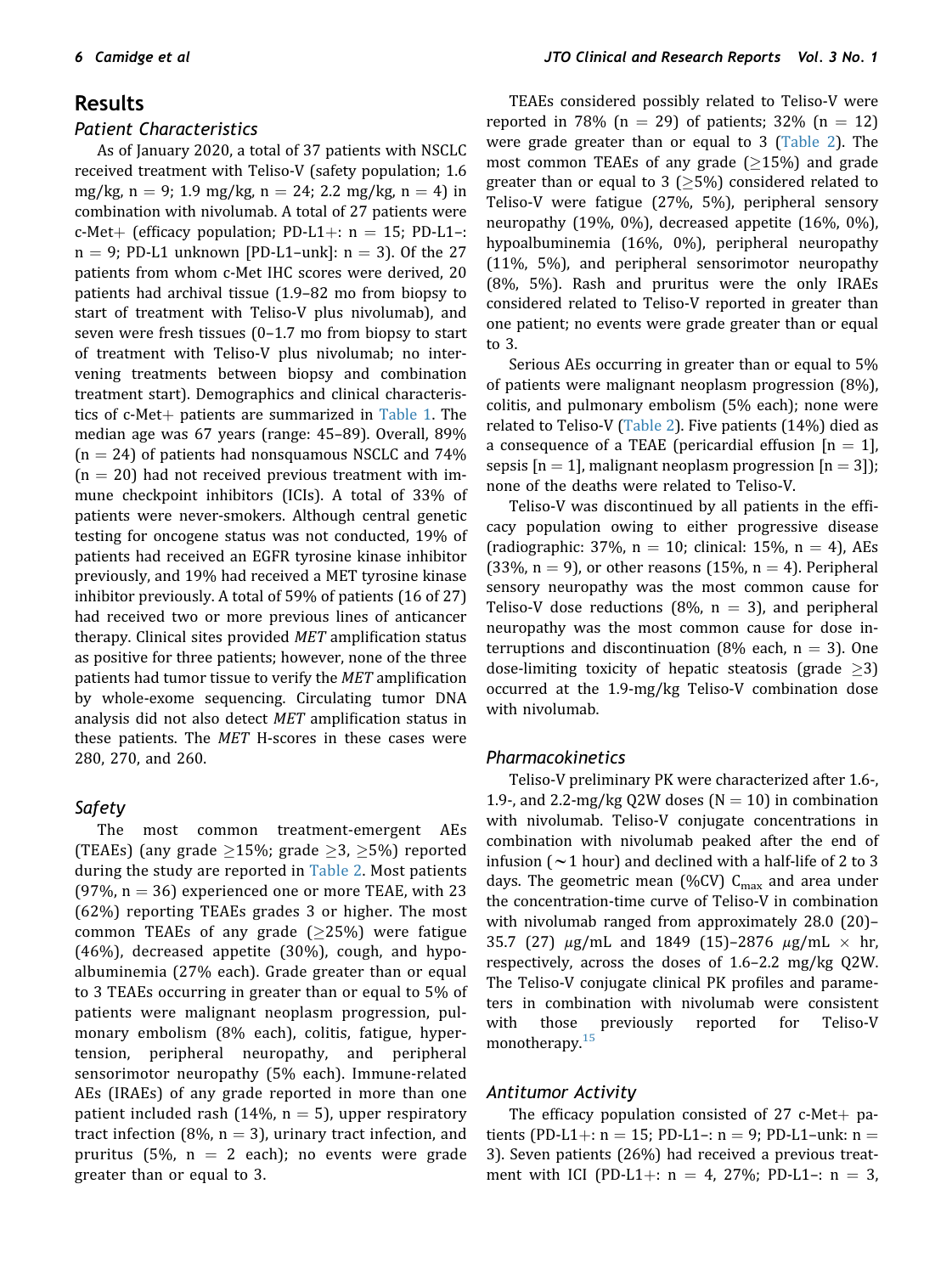<span id="page-8-0"></span>

Figure 1. Best percentage reduction in (A) target lesions and (B) Kaplan-Meier estimates of PFS. (A) Responses were reported at the same visit as the best percentage change from the baseline assessment. (B) Three efficacy-assessable patients did not have a postbaseline scan owing to the withdrawal of consent (n = 1) and discontinuation owing to AE (n = 2). AE, adverse event; CI, confidence interval; NR, not reached; PD-L1, programmed death-ligand 1; PD-L1+, PD-L1-positive; PD-L1-, PD-L1negative; PD-L1–unk, PD-L1–unknown; PFS, progression-free survival.

33%). The ORR was 7.4% (95% CI: 0.9–24.3), with two patients (PD-L1+,  $n = 1$ ; PD-L1-,  $n = 1$ ) having a confirmed PR; no response was reported in patients with PD-L1–unk status. Stable and progressive disease was reported for 19 (70.4%; PD-L1+:  $n = 10$ ; PD-L1-:  $n = 7$ ; PD-L1–unk:  $n = 2$ ) and four (14.8%; PD-L1+:  $n = 3$ ; PD-L1-unk:  $n = 1$ ) patients, respectively. One additional patient (PD-L1+) had an unconfirmed PR with greater than 30% reduction in target lesions from baseline. Three efficacy-assessable patients did not have postbaseline tumor assessments owing to consent withdrawal (n = 1) or discontinuation owing to AE (n = 2). ([Fig. 1](#page-8-0)A). Overall, 67% of patients (16 of 24) had evidence of tumor size reduction; three (13%) reported a greater than 30% reduction in target lesion. The median treatment duration of Teliso-V was 4.6 months (range: 0.7–15.7), 1.9 months (0.4–7.1), and 5.1 months (1.6– 6.9) for PD-L1+, PD-L1-, and PD-L1-unk patients,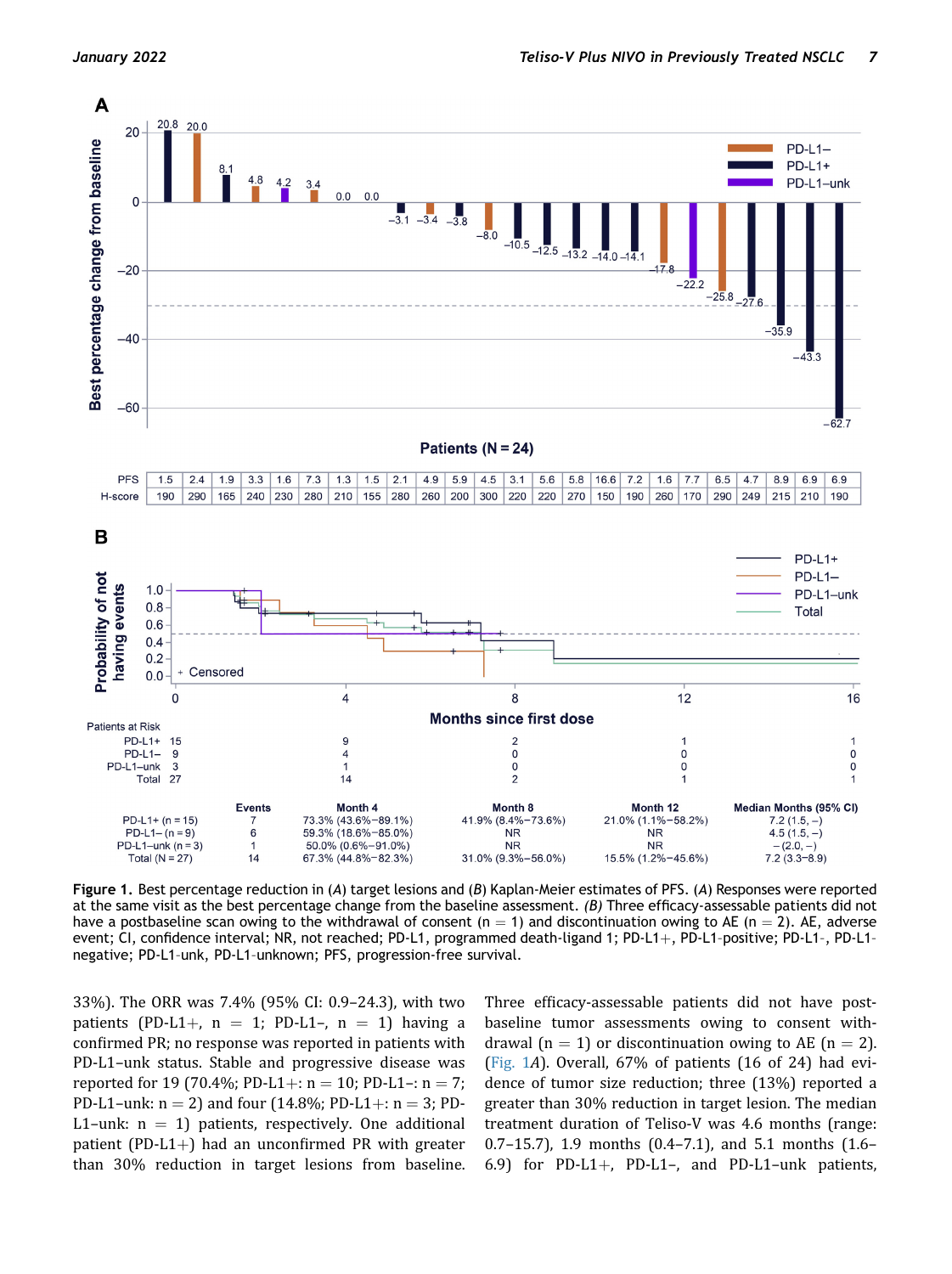respectively. The median treatment duration of nivolumab was 3.7 months (range: 0.6–15.7), 1.9 months (0.4– 7.1), and 1.6 months  $(0.5-5.1)$  for PD-L1+, PD-L1-, and PD-L1–unk patients, respectively. The overall median PFS (95% CI) was 7.2 months (3.3–8.9); 7.2 months (1.5–not reached [NR]) for PD-L1+ patients, 4.5 months (1.5–NR) for PD-L1– patients, and NR (2.0–NR) for PD-L1–unk patients [\(Fig. 1](#page-8-0)B).

Three patients assessable for response had METamplified tumors (H-scores: 260, 270, 280); all were EGFR wild-type. None of the MET-amplified patients had a clinical response (ORR  $= 0\%$ ). The two responders (ORR = 7.4%) had *MET* IHC H-scores of 190 (PD-L1+) and 290 (PD-L1–) [\(Fig. 1](#page-8-0)A).

## Discussion

Immune synergy refers to drugs that work better in combination than as monotherapy (or in sequence) through their individual mechanisms of action to enhance, or prime, the host immune response to cancer.<sup>16</sup> ADCs containing MMAE have been hypothesized to induce immunogenic cell death, activation of the immune system against cancer in an immunocompetent setting, and may act synergistically when combined with immuno-oncology drugs. $16$  Data supporting this concept were recently reported in the EV-103 phase 1 trial evaluating pembrolizumab (PD-1 inhibitor) in combination with enfortumab vedotin (nectin-4–targeted ADC conjugated to MMAE) in patients with locally advanced or metastatic urothelial carcinoma. Responses were seen regardless of PD-L1 expression assessed by combined positive score.<sup>[17](#page-11-1)</sup>

To our knowledge, this is the first report of a c-Met– targeted MMAE-containing ADC combined with nivolumab in patients with previously treated advanced NSCLC. The combination of Teliso-V (1.6–2.2 mg/kg intravenous Q2W) and nivolumab was generally well tolerated with manageable neuropathy and PK comparable with Teliso-V monotherapy. In the reported study, patients reported TEAEs of peripheral sensory neuropathy ( $n = 7$ , 19%), peripheral neuropathy ( $n = 4$ , 11%), and peripheral sensorimotor neuropathy ( $n = 3$ , 8%); zero (0%), two (5%), and two (5%) patients reported AEs of at least grade 3, respectively. Although neuropathy is a class-effect toxicity of ADCs conjugated to  $MMAE<sub>18</sub>$  it is noteworthy that most patients were heavily pretreated, and 14 patients (38%) had baseline neuropathy (grade 1) before study enrollment. Neuropathy developed while on the study in 10 of the 23 patients without baseline neuropathy. A limited number of patients discontinued treatment with Teliso-V owing to TEAEs of neuropathy: peripheral neuropathy ( $n = 3$ , 8%), peripheral sensory neuropathy  $(n = 2, 5\%)$ , and peripheral sensorimotor neuropathy  $(n = 2, 5\%)$ . In addition, no grade greater than or equal to

3 IRAEs were reported in more than one patient. These data support the manageability of neuropathy-related TEAEs, and thus, the overall combination of Teliso-V and checkpoint inhibitors.

The ORR of the combination in this trial was disappointing, given the previous results reported in nivolumab and Teliso-V monotherapy studies. An ORR of 19% was reported in the CheckMate 057 study with nivolumab monotherapy in patients with nonsquamous NSCLC that had progressed during or after platinum-based doublet chemotherapy.<sup>[19](#page-11-3)</sup> The response rate to Teliso-V monotherapy in NSCLC with c-MET H-scores greater than or equal to 150 was  $23\%$ .

Most patients in our study were ICI-naive, but nearly a third of patients were never-smokers and 19% were previously treated with either an EGFR or MET tyrosine kinase inhibitor. These characteristics suggest that a substantial proportion of patients may have had an underlying driver oncogene—two groups associated with lower benefit from ICIs. Despite no difference being observed in the ORR between PD-L1+ and PD-L1subpopulations (PR,  $n = 1$  each), duration of treatment (PD-L1+: 4.6 mo versus PD-L1-: 1.9 mo), and PFS (PD-L1+: 7.2 mo versus PD-L1-: 4.5 mo) seemed to trend longer for the PD-L1+ subpopulation, suggesting additional benefit for this group of patients. Notably, 81% of patients who received combination therapy with Teliso-V and nivolumab had received previous treatment with platinum-based therapies.

In the reported study, one of two patients who reported a confirmed response was  $PD-L1+$  and did not receive a previous ICI. PD-L1 selection was not a criterion for this phase 1b study, and 12 patients had PD-L1– or PD-L1–unk status. In addition, a fresh biopsy was not a requirement for study enrollment and most PD-L1 scoring was done on archival tissue. PD-L1 levels can change over time and might not reflect actual levels at study entry. In addition, before an amendment to the study protocol, seven patients (26%) who received ICI were enrolled. c-Met protein levels were also assessed on archival or fresh tissue; most patients had the archival tissue submitted.

Taken together, these data suggest that, while tolerable, any further evaluation of combination therapy with Teliso-V and ICI would require a stronger a priori hypothesis to select a subgroup with an increased likelihood of benefit from either or both agents.

# CRediT Authorship Contribution Statement

D. Ross Camidge, Fabrice Barlesi, Jonathan W. Goldman, Daniel Morgensztern, Rebecca Heist, Everett Vokes, Eric Angevin, David S. Hong, Igor I.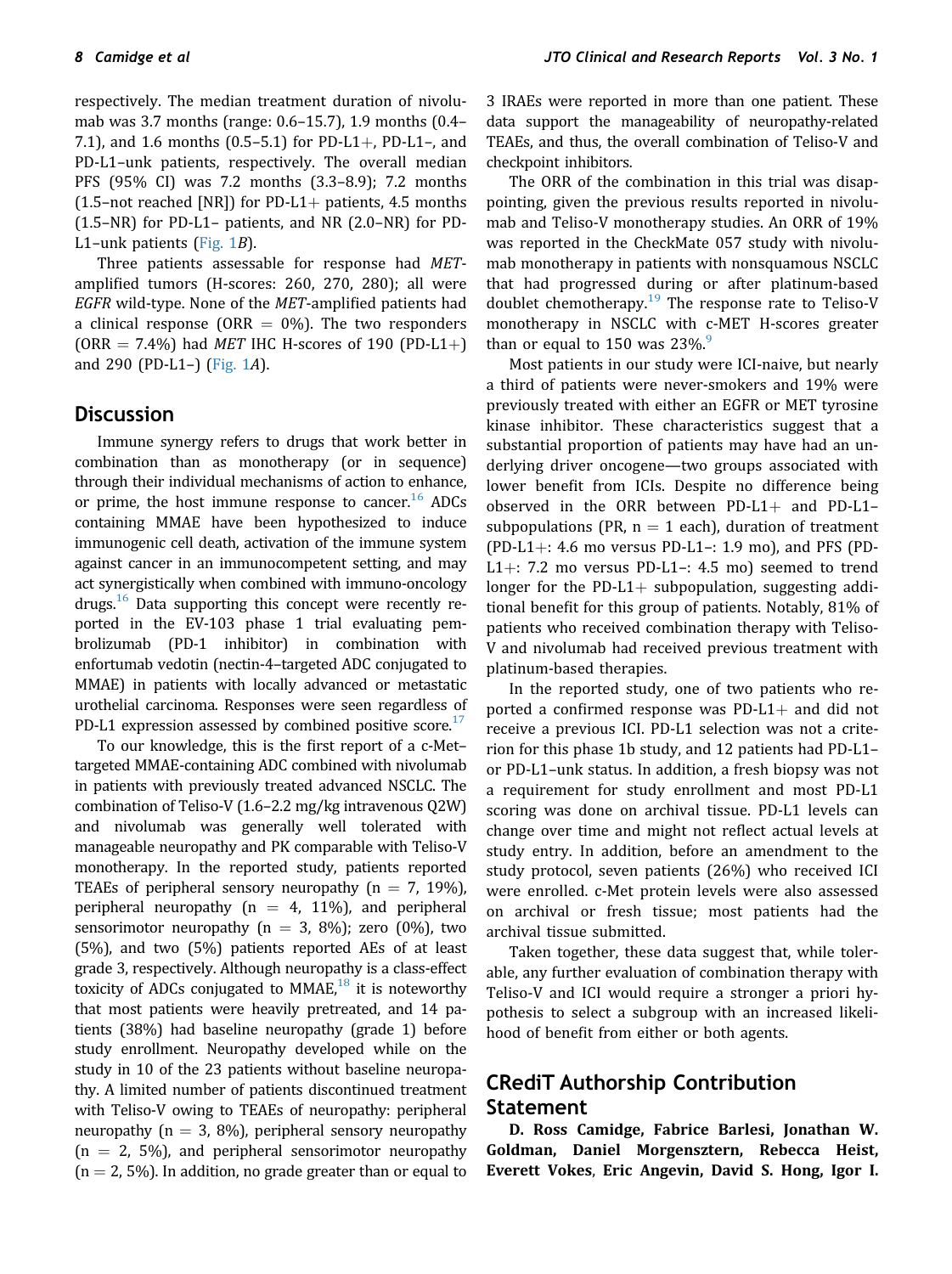Rybkin, Minal Barve, Todd M. Bauer, Angelo Delmonte, Karen Kelly: Investigation, Writing - review & editing.

Martin Dunbar, Monica Motwani, Apurvasena Parikh, Elysa Noon, Jun Wu: Formal analysis, Data curation, Writing – review & editing.

Vincent Blot: Supervision, Writing - original draft preparation, Writing – review & editing.

## Data Sharing Statement

AbbVie is committed to responsible data sharing regarding the clinical trials we sponsor. This includes access to anonymized, individual, and trial-level data (analysis data sets), and other information (e.g., protocols and Clinical Study Reports), as long as the trials are not part of an ongoing or planned regulatory submission. This includes requests for clinical trial data for unlicensed products and indications. These clinical trial data can be requested by any qualified researchers who engage in rigorous, independent scientific research, and will be provided after review and approval of a research proposal and statistical analysis plan and execution of a data-sharing agreement. Data requests can be submitted at any time and the data will be accessible for 12 months, with possible extensions considered. For more information on the process, or to submit a request, visit the following link: [https://www.abbvie.com/our-science/](https://www.abbvie.com/our-science/clinical-trials/clinical-trials-data-and-information-sharing/data-and-information-sharing-with-qualified-researchers.html) [clinical-trials/clinical-trials-data-and-information-sharing/](https://www.abbvie.com/our-science/clinical-trials/clinical-trials-data-and-information-sharing/data-and-information-sharing-with-qualified-researchers.html) [data-and-information-sharing-with-quali](https://www.abbvie.com/our-science/clinical-trials/clinical-trials-data-and-information-sharing/data-and-information-sharing-with-qualified-researchers.html)fied-researchers. [html.](https://www.abbvie.com/our-science/clinical-trials/clinical-trials-data-and-information-sharing/data-and-information-sharing-with-qualified-researchers.html)

## Acknowledgments

AbbVie, Inc. funded this study and participated in the study design, research, analysis, data collection, interpretation of data, reviewing, and approval of the publication. ABBV-399 uses ABT-700, an antibody licensed from Pierre Fabre, and ADC technology licensed from Seattle Genetics. All authors had access to relevant data and participated in the drafting, review, and approval of this publication. No honoraria or payments were made for authorship. AbbVie and the authors thank all the trial investigators and the patients who participated in this clinical trial. Medical writing support was provided by Mary L. Smith, PhD, CMPP, Aptitude Health, Atlanta, GA, funded by AbbVie.

## Supplementary Data

Note: To access the supplementary material accompanying this article, visit the online version of the JTO Clinical and Research Reports at [www.jtocrr.org](http://www.jtocrr.org) and at [https://doi.org/10.1016/j.jtocrr.2021.100262.](https://doi.org/10.1016/j.jtocrr.2021.100262)

#### References

- <span id="page-10-0"></span>1. [Arbour KC, Riely GJ. Systemic therapy for locally](http://refhub.elsevier.com/S2666-3643(21)00121-1/sref1) [advanced and metastatic non-small cell lung cancer: a](http://refhub.elsevier.com/S2666-3643(21)00121-1/sref1) review. JAMA[. 2019;322:764](http://refhub.elsevier.com/S2666-3643(21)00121-1/sref1)–774.
- <span id="page-10-1"></span>2. [Ezeife DA, Leighl NB. Personalized medicine for non](http://refhub.elsevier.com/S2666-3643(21)00121-1/sref2)[small cell lung cancer: where are we now and where](http://refhub.elsevier.com/S2666-3643(21)00121-1/sref2) can we go? [Expert Rev Respir Med](http://refhub.elsevier.com/S2666-3643(21)00121-1/sref2). 2018;12:81–82.
- <span id="page-10-2"></span>3. [Garajová I, Giovannetti E, Biasco G, Peters GJ. c-Met as](http://refhub.elsevier.com/S2666-3643(21)00121-1/sref3) [a target for personalized therapy.](http://refhub.elsevier.com/S2666-3643(21)00121-1/sref3) Transl Oncogenomics. [2015;7\(suppl 1\):13](http://refhub.elsevier.com/S2666-3643(21)00121-1/sref3)–31.
- <span id="page-10-3"></span>4. [Salgia R. MET in lung cancer: biomarker selection based](http://refhub.elsevier.com/S2666-3643(21)00121-1/sref4) on scientific rationale. [Mol Cancer Ther](http://refhub.elsevier.com/S2666-3643(21)00121-1/sref4). 2017;16:555– [565.](http://refhub.elsevier.com/S2666-3643(21)00121-1/sref4)
- <span id="page-10-4"></span>5. [OPDIVO \(nivolumab\) \[summary of product characteris](http://refhub.elsevier.com/S2666-3643(21)00121-1/sref5)tics][. Dublin, Ireland: Bristol-Myers Squibb Pharma EEIG;](http://refhub.elsevier.com/S2666-3643(21)00121-1/sref5) [2020](http://refhub.elsevier.com/S2666-3643(21)00121-1/sref5).
- <span id="page-10-5"></span>6. [OPDIVO \(nivolumab\) \[prescribing information\]](http://refhub.elsevier.com/S2666-3643(21)00121-1/sref6). Prince[ton, NJ: Bristol-Myers Squibb Company; 2021](http://refhub.elsevier.com/S2666-3643(21)00121-1/sref6).
- <span id="page-10-6"></span>7. [Vokes EE, Ready N, Felip E, et al. Nivolumab versus](http://refhub.elsevier.com/S2666-3643(21)00121-1/sref7) [docetaxel in previously treated advanced non-small-cell](http://refhub.elsevier.com/S2666-3643(21)00121-1/sref7) [lung cancer \(CheckMate 017 and CheckMate 057\): 3-year](http://refhub.elsevier.com/S2666-3643(21)00121-1/sref7) [update and outcomes in patients with liver metastases.](http://refhub.elsevier.com/S2666-3643(21)00121-1/sref7) Ann Oncol[. 2018;29:959](http://refhub.elsevier.com/S2666-3643(21)00121-1/sref7)–965.
- <span id="page-10-7"></span>8. [Strickler JH, Weekes CD, Nemunaitis J, et al. First-in](http://refhub.elsevier.com/S2666-3643(21)00121-1/sref8)[human phase I, dose-escalation and -expansion study of](http://refhub.elsevier.com/S2666-3643(21)00121-1/sref8) [telisotuzumab vedotin, an antibody-drug conjugate tar](http://refhub.elsevier.com/S2666-3643(21)00121-1/sref8)[geting c-Met, in patients with advanced solid tumors.](http://refhub.elsevier.com/S2666-3643(21)00121-1/sref8) J Clin Oncol[. 2018;36:3298](http://refhub.elsevier.com/S2666-3643(21)00121-1/sref8)–3306.
- <span id="page-10-8"></span>9. [Camidge DR, Morgensztern D, Heist RS, et al. Phase I](http://refhub.elsevier.com/S2666-3643(21)00121-1/sref9) [study of 2- or 3-week dosing of telisotuzumab vedotin,](http://refhub.elsevier.com/S2666-3643(21)00121-1/sref9) [an antibody-drug conjugate targeting c-Met, mono](http://refhub.elsevier.com/S2666-3643(21)00121-1/sref9)[therapy in patients with advanced non-small cell lung](http://refhub.elsevier.com/S2666-3643(21)00121-1/sref9) carcinoma. [Clin Cancer Res](http://refhub.elsevier.com/S2666-3643(21)00121-1/sref9). 2021;27:5781–5792.
- <span id="page-10-9"></span>10. [Bauzon M, Drake PM, Bar](http://refhub.elsevier.com/S2666-3643(21)00121-1/sref10)field RM, Cornali BM, [Rupniewski I, Rabuka D. Maytansine-bearing antibody](http://refhub.elsevier.com/S2666-3643(21)00121-1/sref10)[drug conjugates induce in vitro hallmarks of immuno](http://refhub.elsevier.com/S2666-3643(21)00121-1/sref10)[genic cell death selectively in antigen-positive target](http://refhub.elsevier.com/S2666-3643(21)00121-1/sref10) cells. Oncoimmunology[. 2019;8:e1565859.](http://refhub.elsevier.com/S2666-3643(21)00121-1/sref10)
- 11. [Müller P, Kreuzaler M, Khan T, et al. Trastuzumab](http://refhub.elsevier.com/S2666-3643(21)00121-1/sref11) emtansine (T-DM1) renders  $HER2+$  [breast cancer highly](http://refhub.elsevier.com/S2666-3643(21)00121-1/sref11) [susceptible to CTLA-4/PD-1 blockade.](http://refhub.elsevier.com/S2666-3643(21)00121-1/sref11) Sci Transl Med. [2015;7:315ra188.](http://refhub.elsevier.com/S2666-3643(21)00121-1/sref11)
- 12. [Gardai SJ, Epp A, Law CL. Abstract 2469: brentuximab](http://refhub.elsevier.com/S2666-3643(21)00121-1/sref12) [vedotin-mediated immunogenic cell death.](http://refhub.elsevier.com/S2666-3643(21)00121-1/sref12) Cancer Res. [2015;75:2469.](http://refhub.elsevier.com/S2666-3643(21)00121-1/sref12)
- <span id="page-10-10"></span>13. [Camidge DR, Barlesi F, Goldman JW, et al. Results of the](http://refhub.elsevier.com/S2666-3643(21)00121-1/sref13) [phase 1b study of ABBV-399 \(telisotuzumab vedotin;](http://refhub.elsevier.com/S2666-3643(21)00121-1/sref13) [teliso-v\) in combination with erlotinib in patients with c-](http://refhub.elsevier.com/S2666-3643(21)00121-1/sref13) $Met+$  $Met+$  [non-small cell lung cancer by EGFR mutation sta](http://refhub.elsevier.com/S2666-3643(21)00121-1/sref13)tus. J Clin Oncol[. 2019;37\(suppl 15\):3011](http://refhub.elsevier.com/S2666-3643(21)00121-1/sref13)–3011.
- <span id="page-10-11"></span>14. [Eisenhauer EA, Therasse P, Bogaerts J, et al. New](http://refhub.elsevier.com/S2666-3643(21)00121-1/sref14) [response evaluation criteria in solid tumours: revised](http://refhub.elsevier.com/S2666-3643(21)00121-1/sref14) [RECIST guideline \(version 1.1\).](http://refhub.elsevier.com/S2666-3643(21)00121-1/sref14) Eur J Cancer. [2009;45:228](http://refhub.elsevier.com/S2666-3643(21)00121-1/sref14)–247.
- <span id="page-10-12"></span>15. [Parikh A, Menon R, Afar D, et al. Pharmacokinetics and](http://refhub.elsevier.com/S2666-3643(21)00121-1/sref15) exposure–[response analyses of telisotuzumab vedotin in](http://refhub.elsevier.com/S2666-3643(21)00121-1/sref15) [patients with advanced solid tumors: preliminary phase](http://refhub.elsevier.com/S2666-3643(21)00121-1/sref15) 1 results. [Clin Pharmacol Ther](http://refhub.elsevier.com/S2666-3643(21)00121-1/sref15). 2019;105(suppl 1): ab[stract PII-085.](http://refhub.elsevier.com/S2666-3643(21)00121-1/sref15)